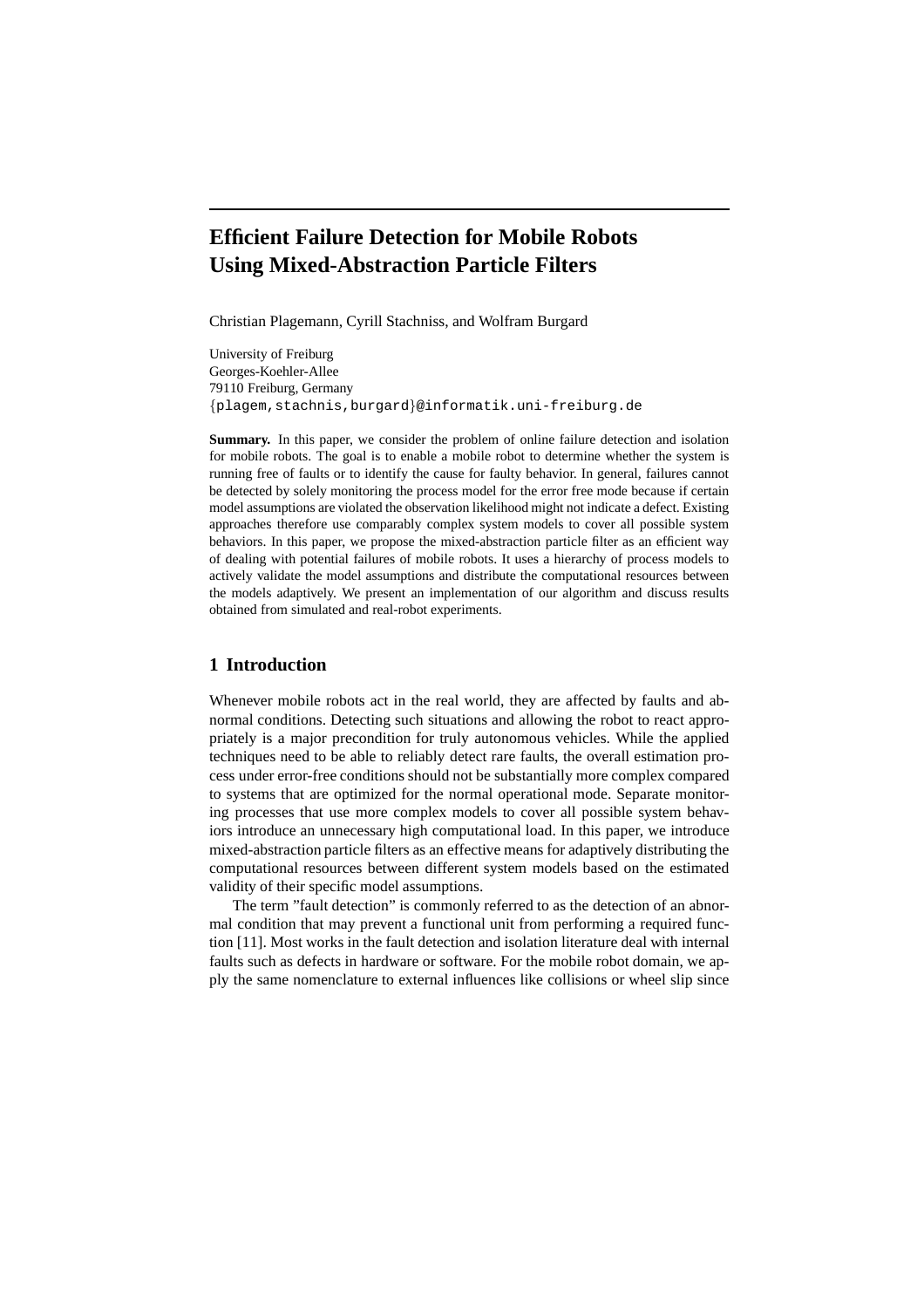

**Fig. 1.** The left image depicts a simulated robot before colliding with an obstacle which is not detected by its sensors. The right photograph shows a real mobile robot that collides with an undetected glass door while moving on its planned trajectory to the neighboring room.

their effects are similar to those of internal defects and the resulting models have the same structure.

As an illustrating scenario, consider a mobile robot equipped with wheel encoders, a laser range finder, and a sufficiently accurate map of the environment. In the fault-free case, the position of the robot can be tracked using a standard tracking algorithm such as a Kalman filter or a particle filter with a simplistic odometry-based motion model, which is formally given in Section 3.3. In odometry-based models, the next system state  $x_t$  is directly predicted from the odometry, which is the measurement  $o_t$  obtained from the wheel encoders.

Although such models allow us to evaluate different state hypotheses by weighting them using exteroceptive measurements, e.g., using a laser range measurement  $l_t$ , they do not directly allow us to detect collisions with obstacles that cannot be perceived by the sensors of the robot. This is due to the fact that when the robot stops moving, its wheel encoders do not record any motion, which is perfectly consistent with the recorded laser measurements. Therefore, no filter degradation occurs and there is no possibility to detect such faults inside the filter. One typical solution to overcome such problems is to compare the estimated trajectory with the planned one on a higher system level. As major drawbacks of such an approach, one cannot infer the actual cause for the deviation from the planned trajectory and the system architecture is complicated by the stronger connection between the planning and tracking module.

An alternative solution is to consider the actual motion commands that have been sent to the motors instead of just using the wheel encoder readings. However, this makes the system model substantially more complex and the predictions, which are now based on motor currents and accelerations, less accurate. In our experiments, we observed that such a model is around 32 times slower to compute than the odometrybased model. It is important to note that the odometry-based model makes the implicit assumption, that the wheel encoder measurements reflect the intended motion. If this assumption is violated, the standard estimation technique cannot be used to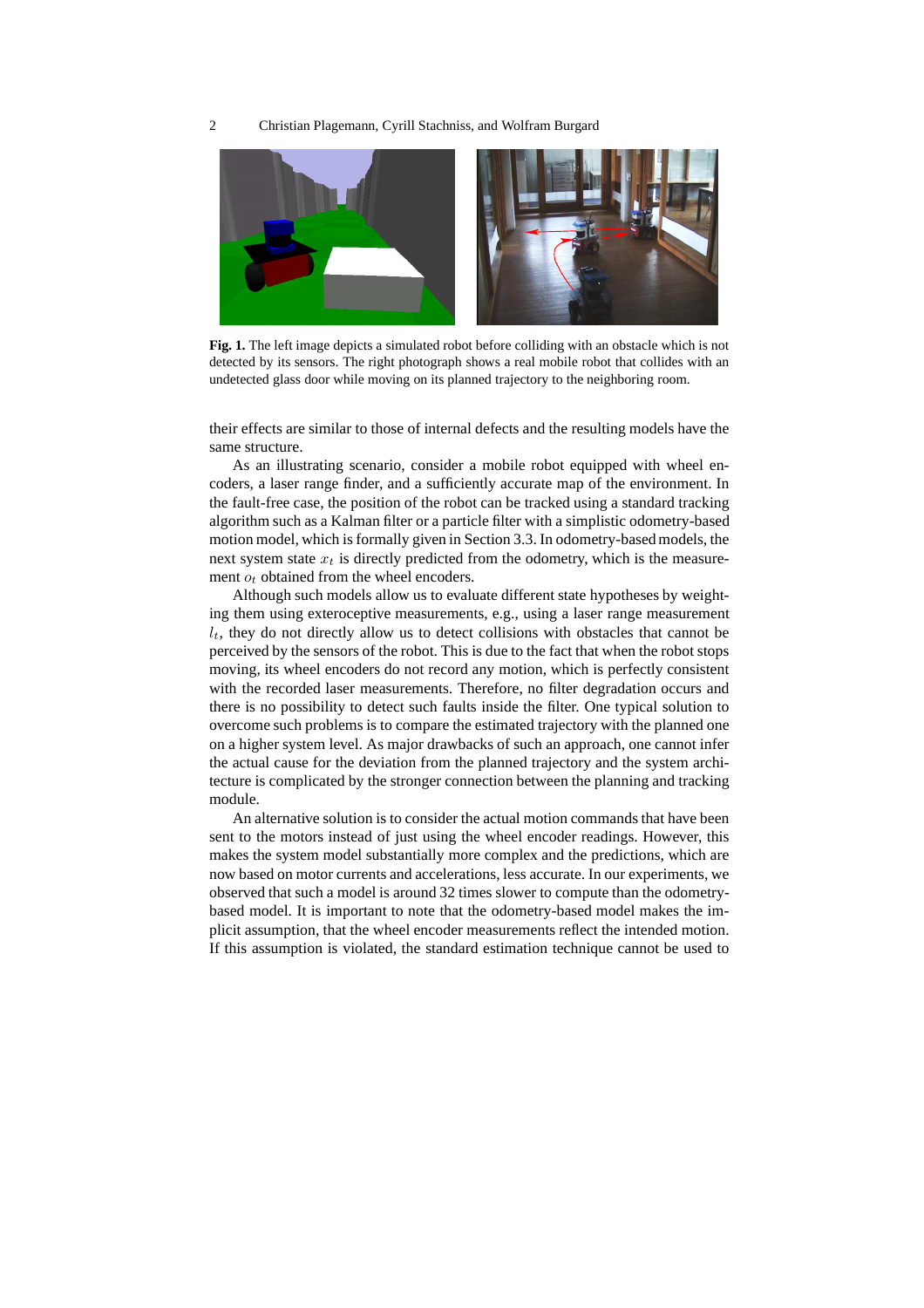estimate the joint probability  $p(x, f)$  anymore, where x stands for the pose of the robot and  $f$  indicates the failure state.

In this paper, we propose to make the model assumptions explicit and to build a model abstraction hierarchy. We present the mixed-abstraction particle filter algorithm that uses such a hierarchy to direct computational resources to the most efficient model whose assumptions are met. In this way, it minimizes the computational load while maximizing the robustness of the system.



**Fig. 2.** Arbitrary model hierarchy (left) with an unrestricted model  $M_0$ , several restricted models  $M_1$ ,  $M_2$ ,  $M_3$  as well as the specific assumptions  $A_{i\rightarrow j}$  that restrict the state spaces respectively. Two models for the same physical process: the standard odometry-based model (e.g.  $M_1$ ) that uses the odometry measurements  $o_t$  as controls (middle) and the laser measurements  $l_t$  as sensor inputs. A less restricted model (e.g.  $M_0$ , on the right) that includes the actual motion commands  $u_t$  as controls.

The paper is organized as follows. After the discussion of related work, we present our mixed-abstraction particle filter algorithm and its application to monitoring mobile robots in Section 3. Finally, Section 4 presents experimental results.

### **2 Related Work**

Model-based diagnosis has been approached from within the AI community using symbolic reasoning with a focus on large systems with many interacting components and from the control theory community concentrating on fewer components with complex dynamics and higher noise levels [8]. With symbolic approaches, the system is typically assumed to move between discrete steady states [17]. Here, diagnosis is often based on system snapshots without a history. Krysander [8] proposed a hybrid model consisting of discrete fault modes that switch between differential equations to describe the system behavior. The diagnosis system is designed for large systems with low noise levels, where instantaneous statistical tests are sufficient to identify a faulty component.

As Dearden and Clancy [3] pointed out, the close coupling between a mobile system with its environment makes it hard to apply discrete diagnosis models directly, because extremely complex monitoring components would have to be used. A more robust and efficient way is to reason directly on the continuous sensor readings. As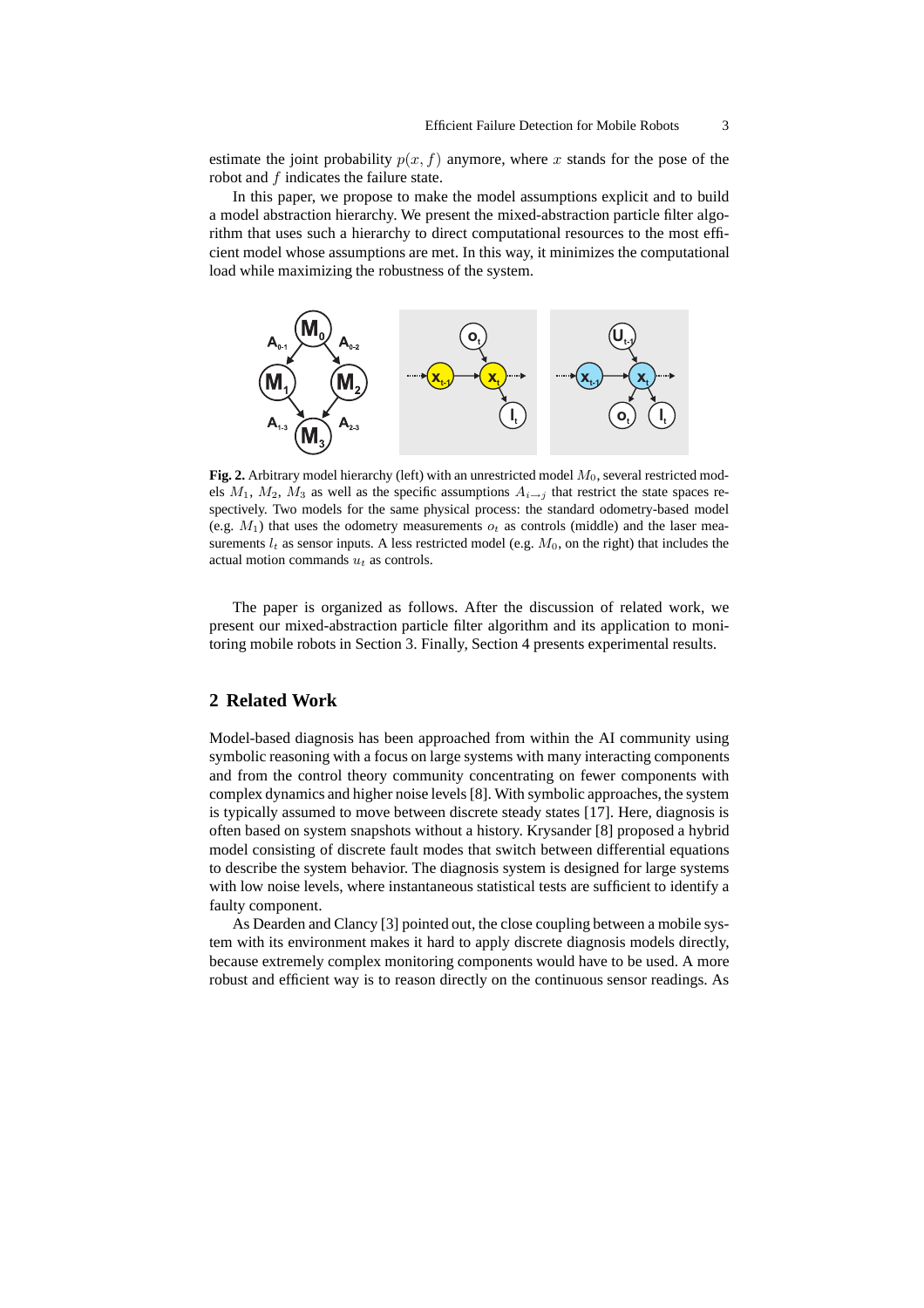a result, probabilistic state tracking techniques have been applied to this problem. Adopted paradigms range from Kalman filters [16] to particle filters in various modelings [1, 3, 12]. Particle filters represent the belief about the state of the system by a set of state samples, which are moved when actions are performed and re-weighted when sensor measurements are integrated (see Dellaert *et al.* [4]). In particle filter based approaches to failure diagnosis, the system is typically modeled by a dynamic mixture of linear processes [2] or a non-linear Markov jump process [5]. Benanzera *et al.* [1] combine consistency-based approaches, i.e. the Livingstone system, with particle filter based state estimation techniques.

Verma *et al.* [15] introduce the variable resolution particle filter for failure detection. Their approach is similar to ours in that they build an abstraction hierarchy of system models. The models of consideration build a partition of the complete state space and the hierarchy is defined in terms of behavioral similarity. Our focus in contrast lies on switching between overlapping system models for certain parts on the state space. Our model hierarchy is therefore based on efficiency differences and explicit model assumptions about the system state. The two approaches should therefore be seen as complementary rather than alternatives.

Other approaches that deal with the time efficiency of particle filters include Kwok *et al.* [10] in which real-time constraints are considered for single system models or techniques in which a Rao-Blackwellized particle filter is used to coordinate multiple models for tracking moving objects [9].

### **3 Particle Filters for Sequential State Estimation**

A mobile robot can be modeled as a dynamic system under the influence of issued control commands  $u_t$  and received sensor measurements  $z_t$ . The temporal evolution of the system state  $x_t$  can be described recursively using the formalism of the so called Bayes filter

$$
p(x_t | z_{0:t}, u_{0:t-1})
$$
\n
$$
= \int p(x_t | z_t, u_{t-1}, x_{t-1}) p(x_{t-1} | z_{0:t-1}, u_{0:t-2}) dx_{t-1}
$$
\n
$$
= \eta_t \underbrace{p(z_t | x_t)}_{\text{observation model}} \int \underbrace{p(x_t | u_{t-1}, x_{t-1})}_{\text{motion model}} \underbrace{p(x_{t-1} | z_{0:t-1}, u_{1:t-2})}_{\text{recursive term}} dx_{t-1}.
$$
\n(1)

The term  $\eta_t$  is a normalizing constant ensuring that the left-hand side sums up to one over all  $x_t$ . With Equation 1, we assume Markovian dependencies, namely that  $x_t$ only depends on the most recent measurement  $z_t$  and control command  $u_{t-1}$  given knowledge about the preceding state of the system  $x_{t-1}$ . Particle filters are an implementation of the Bayes filter and can be used to efficiently estimate the posterior  $p(x_t)$  in a sequential manner. Here, the posterior is represented by a discrete set of weighted samples  $\mathcal{X} = \{\langle x_t^{[m]}, w_t^{[m]} \rangle\}$ . With the sampled representation, the integral in Equation 2 simplifies to a finite sum over the samples resulting from the previous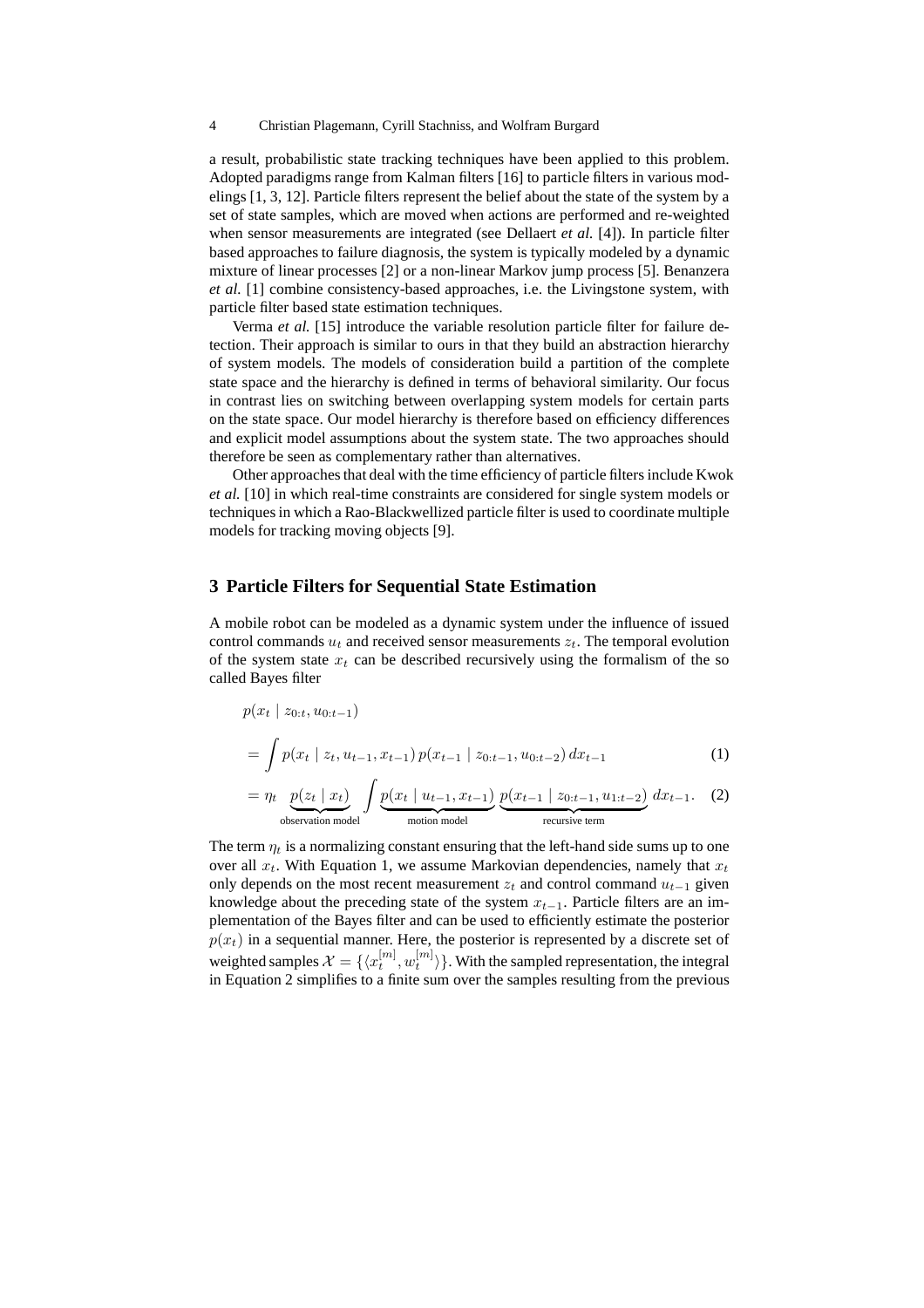**Algorithm 1** Particle\_filter( $\mathcal{X}_{t-1}, u_{t-1}, z_t$ )

1:  $\overline{\mathcal{X}}_t = \mathcal{X}_t = \emptyset$ 2: **for**  $m = 1$  to  $M$  **do** 3: sample  $x_t^{[m]} \sim p(x_t \mid u_{t-1}, x_{t-1}^{[m]})$ 4:  $w_t^{[m]} = p(z_t | x_t^{[m]})$ 5:  $\overline{\mathcal{X}}_t = \overline{\mathcal{X}}_t + \langle x_t^{[m]}, w_t^{[m]} \rangle$ 6: **end for** 7: **for**  $m = 1$  to  $M$  **do** 8: draw particle *i* with probability  $\propto w_t^{[i]}$ 9: add  $x_t^{[i]}$  to  $\mathcal{X}_t$ 10: **end for** 11: return  $\mathcal{X}_t$ 

iteration. The motion model and the observation model can be applied directly to move and weight the individual samples respectively. Algorithm 1 formulates the standard particle filtering approach [14].

In Algorithm 1, the state of the system at time t is represented by a set  $\mathcal{X}_t$  of state samples  $x_t^{[m]}$ . In Line 3, we perform a state prediction step using the external motion command  $u_{t-1}$  and the motion model  $p(x_t | u_{t-1}, x_{t-1}^{[m]})$ . Line 4 incorporates the current sensor measurement  $z_t$  by re-weighting the state samples according to the measurement model  $p(z_t | x_t^{[m]})$ . From Line 7 to 10, a resampling step is performed to concentrate the samples on high-probability regions of the state space. We refer to Thrun *et al.* [14] for details about the resampling step and its efficient implementation.

For the odometry-based model that treats the odometry measurements as controls, we have  $u_{t-1} = o_t$  and  $z_t = l_t$ , where  $o_t$  is the odometry measurement and  $l_t$  is a perception of the environment. For the dynamic model depicted in the right diagram of Figure 2,  $u_{t-1}$  is the actual control command and  $z_t = \langle o_t, l_t \rangle$ . Both models are described in more detail in Section 3.3.

#### **3.1 Process Model Hierarchy**

A fundamental problem in science and engineering is choosing the right level of abstraction for a modeled system. While complex and high-dimensional models promise high estimation accuracy, models of less complexity are often significantly more efficient and easier to construct. In the area of mobile robotics, the accuracyefficiency trade-off is an important issue, since on the one hand, computational resources are strictly limited in online problems and on the other hand, estimation errors have to be avoided to prevent serious malfunctioning. We therefore propose an online model selection algorithm with adaptive resource allocation based on the Bayesian framework.

An abstraction hierarchy for process models is given by the specific assumptions that the different models make about the world (compare Figure 2). We define the *model abstraction hierarchy* as an acyclic directed graph with the different system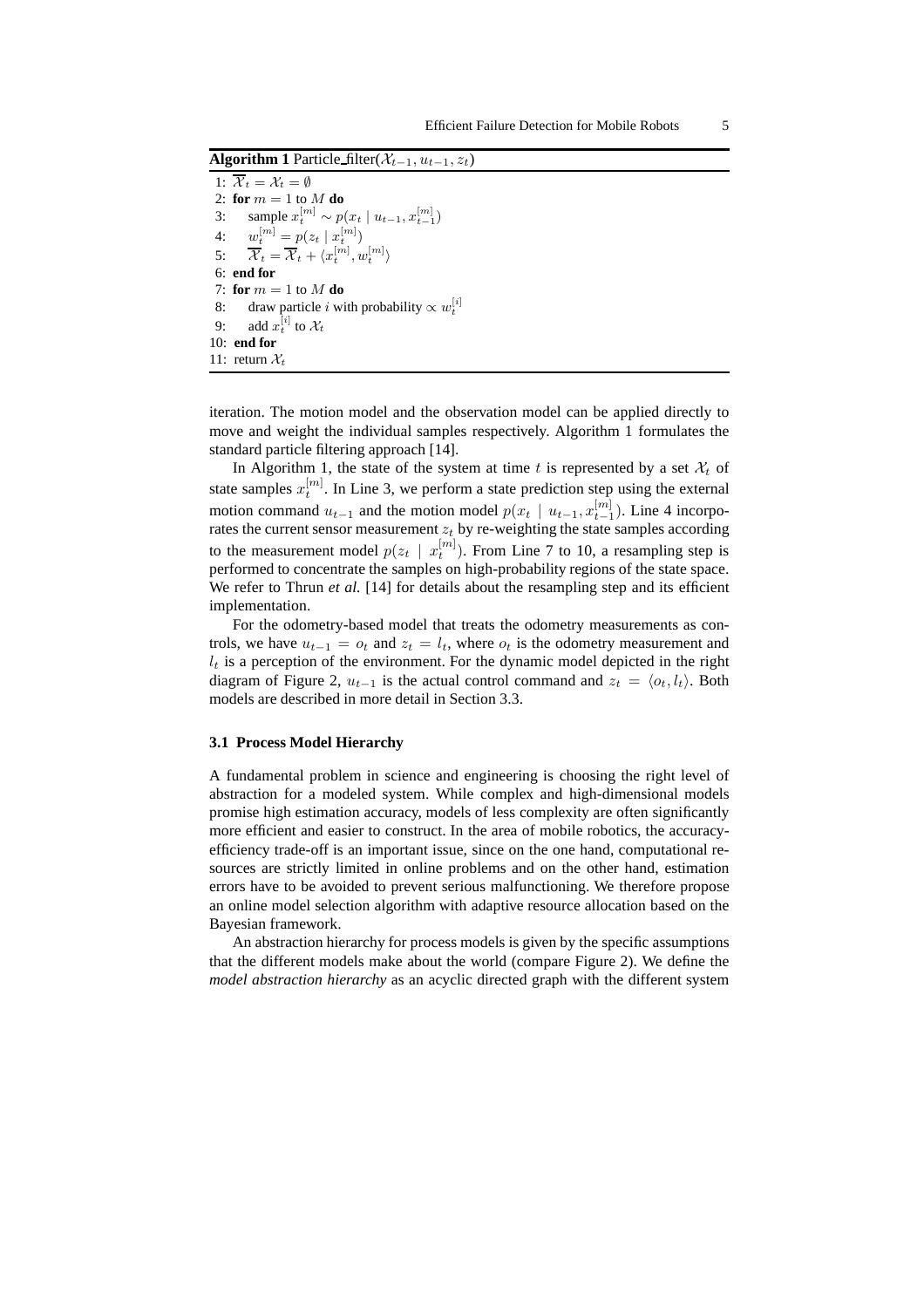models  $M_i$  as nodes and their model assumptions  $A_{i\rightarrow j}$  as edges, leading from the more general model i to a more restricted one j. A model assumption  $A_{i\rightarrow j}$  is defined as a binary function on the state space of the unrestricted model  $M_i$ .

As an example, consider the process model for a mobile robot that should be able to continuously localize itself in a given map. A general model  $M_0$  would include the the pose of the robot  $x$  and additionally take physical factors like ground friction, tire pressure, load balance, motor characteristics, etc. into account and treat those as additional state variables in a state vector  $f$ . In most situations, however, it is quite common and reasonable to assume a simpler model  $M_1$ , where these additional variables are constant and do not need to be estimated during operation. Formally, the state space of  $M_1$  is therefore  $\{x, f \mid f = const\}$ , which is a projection of the more general space  $\{x, f\}$  of model  $M_0$ . The assumption  $A_{0\to 1}$  would in this case be defined as

$$
A_{0\to 1}(x,f) := \begin{cases} \text{true} & \colon f = const \\ \text{false} & \colon f \neq const. \end{cases}
$$

It is important to note that the validity of an assumption can only be tested in a less restricted state space, where this assumption is not made. In practice, this means that we have to test for every edge in the model abstraction graph the associated assumption using the more general model. As a measure for the validity of an assumption  $A$  at time  $t$ , we use the ratio

$$
v_t(\tilde{A}) := \frac{\sum_{A} p(z_t \mid x^{[m]}) \frac{1}{|A|}}{\sum p(z_t \mid x^{[m]}) \frac{1}{|A|}},
$$
\n(3)

where A is defined as the subset  $\{x^{[m]} \mid \tilde{A}(x^{[m]})\}$  of all particles X for which  $\tilde{A}$  is valid. More informally, we compute the amount of evidence in favor of a restricted state space relative to the unrestricted case. The quantity  $v_t(A)$  is based on the current approximation of the posterior distribution by the particle filter.

#### **3.2 Adaptive Model Selection**

To adaptively switch between alternative system models, the validity of the model assumptions have to be estimated online and computational resources have to be distributed among the appropriate models. The distribution of resources is done by increasing or decreasing the number of particles for the different models. To achieve this, we apply the following algorithm that takes as input the *model abstraction hierarchy* graph defined in the previous section. When a new measurement  $z_t$  is obtained, the mixed abstraction particle filter algorithm draws samples from the particle set representing the current posterior  $\mathcal{X}_{t-1}^i$  for all system models i, incorporates the measurement, and builds new posterior distributions  $\mathcal{X}_t^i$ . The key question in this update step is which model posterior  $\mathcal{X}_t^i$  should receive how many samples. We base this decision on the estimated validity of the model assumptions  $A_{i\rightarrow j}$ . If the estimated quantity  $v_t(A_{i\to j})$  drops below a predefined threshold  $\Theta$ , we sample into the more complex model  $M_i$  and otherwise prefer the more efficient one  $M_i$ . This decision is made repeatedly on a per particle basis until a model has received enough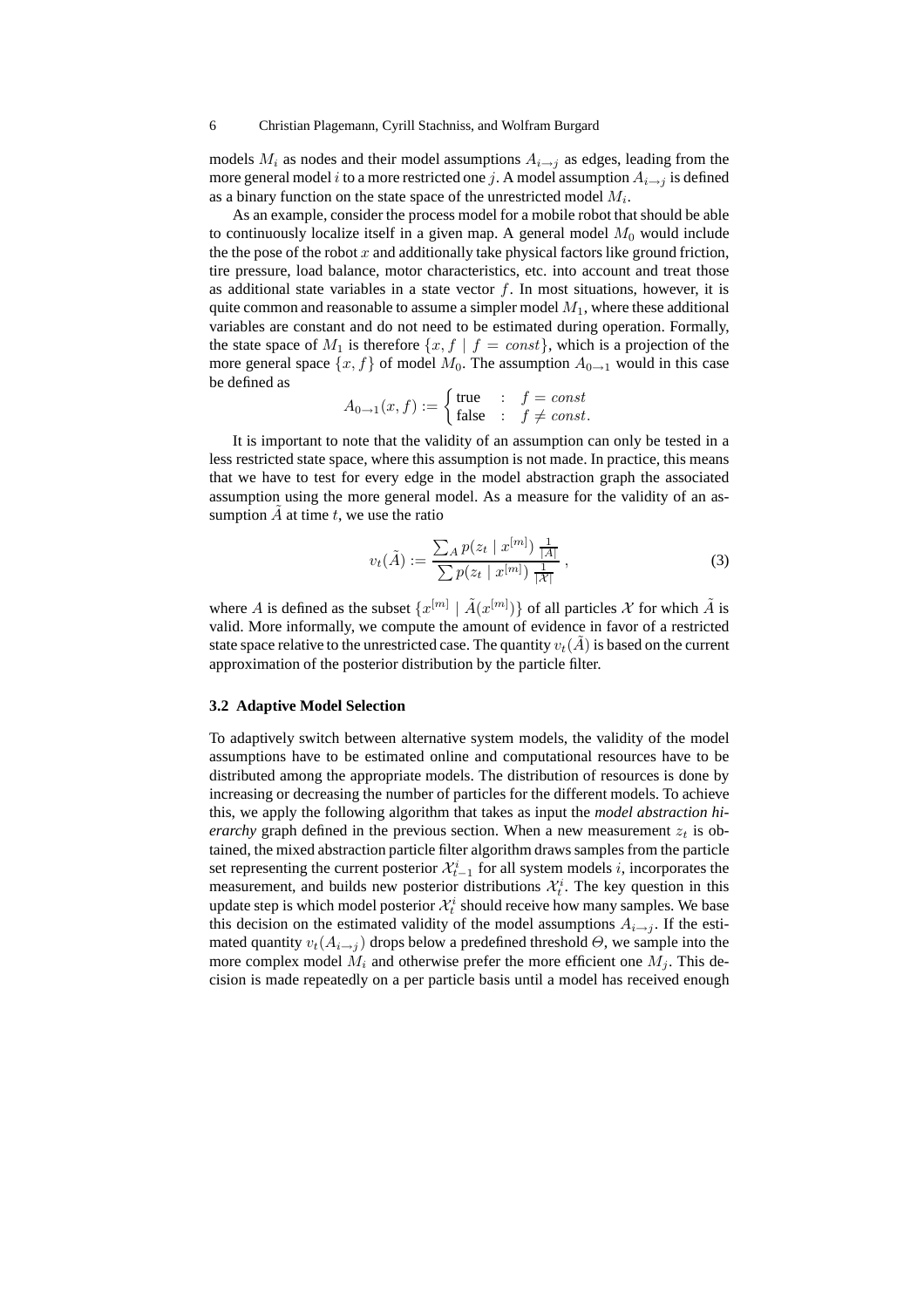**Algorithm 2** Mixed-Abstraction Particle filter

1: Calculate samples for the unrestricted model  $M_i$  until the assumption  $A_{i\rightarrow j}(\tilde{x}_t)$  is valid for a minimal number of samples  $\tilde{x}_t$ 

2: Build a first estimate of  $v_t(A_{i\rightarrow j})$  according to Equation 3

3: **repeat**

- 4: **if**  $v_t(A_{i\rightarrow j}) \geq \Theta$  **then**
- 5: Calculate samples for  $M_i$
- 6: **else**
- 7: Calculate samples for  $M_i$
- 8: **end if**
- 9: **until** either  $M_i$  received enough samples or  $(v_t(A_{i\rightarrow j}) \geq \Theta$  and  $M_i$  received enough samples)

samples and all its assumptions are validated. In each iteration, we start with the most unrestricted model  $M_i$  and perform the following steps for each of its outgoing

edges the update steps mentioned above, the samples are taken from the previous posterior distributions  $\mathcal{X}_{t-1}^j$ , if assumption  $A_{i\rightarrow j}$  was valid in the previous step and from  $\mathcal{X}_{t-1}^i$  otherwise. When all outgoing edges  $A_{i\rightarrow j}$  of model  $M_i$  have been processed in the described manner, the same update is applied to models  $M_i$  further down in the hierarchy until either the leaf nodes have been processed or one of the assumptions did not receive enough evidence to justify further model simplifications.

Several quantities like the numbers of samples necessary for each model (Line 9) or the validity threshold  $\Theta$  (Line 4) have to be determined in an offline learning step. For the experimental results reported below, we optimized these values on a set of representative trajectories, recorded from real and simulated robots.

To recapitulate, the mixed abstraction particle filter estimates the system state by running several particle filters in parallel, each using a different system model. Samples are assigned applying the following rule. For each two alternative system models, the simpler one is prefered as long as there is positive evidence for the validity of the corresponding model assumption.

#### **3.3 Motion Models for Mobile Robots**

The *standard odometry-based motion model* for a wheeled robot estimates the posterior  $p(x_t | x_{t-1}, o_t)$  about the current pose  $x_t$  based on the previous pose  $x_{t-1}$  and the wheel encoder measurement  $o_t$ . A popular approach [6] to represent the relative movement is to use three parameters, an initial rotation  $\alpha$ , a translation d, and a second rotation  $\beta$  as illustrated in Figure 3. Typically, one uses a Gaussian distribution for each of these parameters to model the noise.

Under the influence of events like the collision with an obstacle or wheel slippage, the odometry-based model is not applicable anymore since the wheel encoder measurements do not provide useful information about the actual motion. To handle such situations, we construct an alternative model, termed *dynamic motion model*, that depends on the actual motion commands that were sent to the motors of the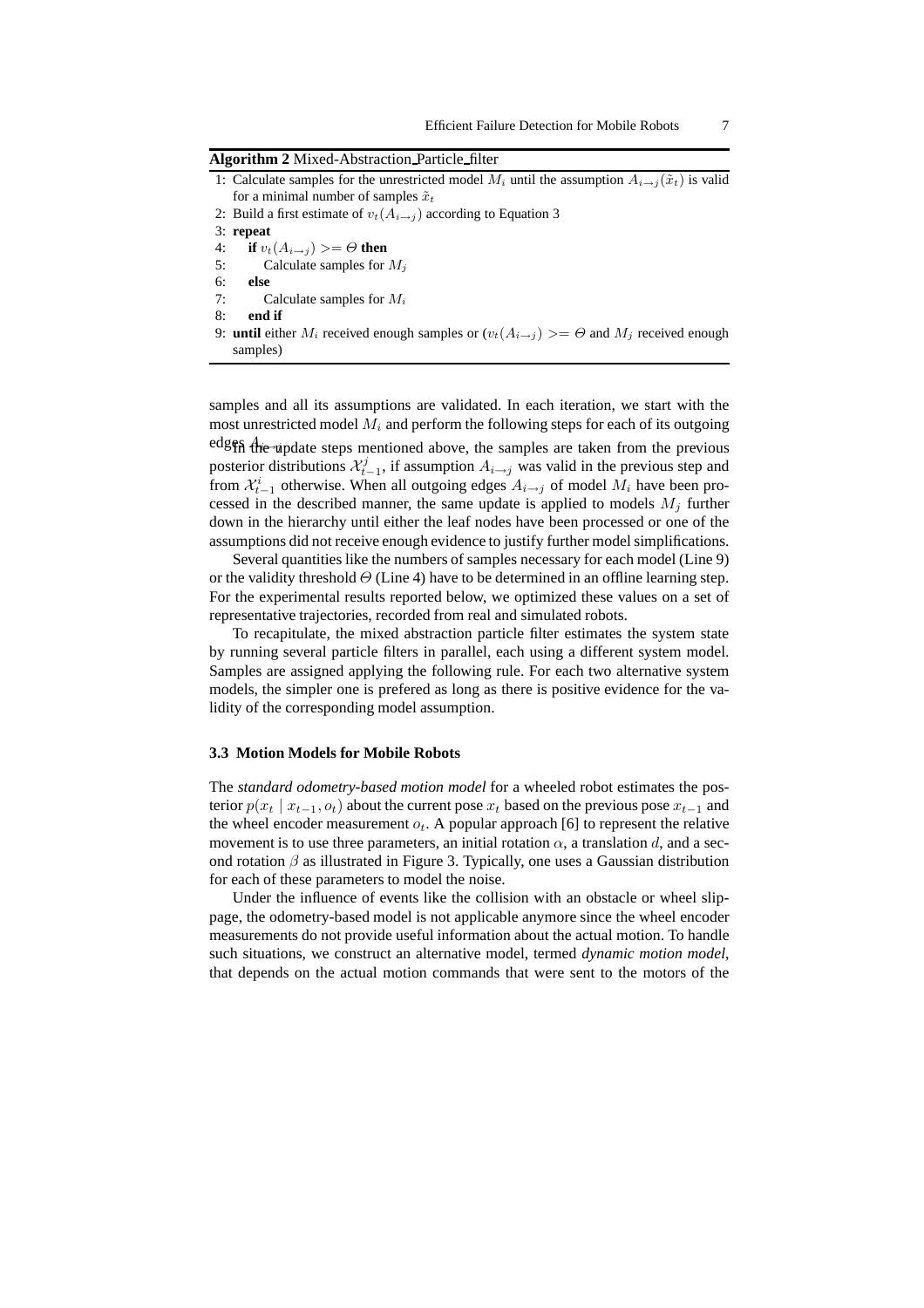

**Fig. 3.** Parameters of the standard odometry-based motion model.

robot. This model includes the geometry of the robot and its physical attributes like mass and moment of inertia. For each wheel, we compute the influence of the velocity command on the translational and rotational energy of the robot. In this representation, we can directly incorporate the effects of collisions, slippage, and deflating tires. We then convert the energy state of the system to its speed and obtain a state prediction for the next time step.

It is important to note that the dynamic motion model is not designed for the failure states only. Rather it is able to deal with normal conditions as well. It is therefore considered as more general as the standard odometry-based model in our model abstraction hierarchy. The assumption placed on the system state by the odometrybased model is, that there are no external influences like collisions, slippage, etc.

# **4 Experiments**

### **4.1 Quantitative Evaluation Using a Simulator**

To quantitatively evaluate our system, we performed several simulation experiments and compared the results to the known ground truth. We used the high-fidelity simulator Gazebo [7], in which physics and motion dynamics are simulated accurately using the Open Dynamics Engine [13]. In several practical experiments carried out with real robots, we experienced the Gazebo simulator as well suited for studying the motion dynamics of robots even under highly dynamic events like collisions. For example, we did not have to change any system parameters when we ported our system from the simulator to the real robot.

To demonstrate how the proposed algorithm coordinates multiple particle filters that have been designed independently, we confronted the system with two different faults within one scenario. A simulated ActivMedia Pioneer 2DX robot (see the left image of Figure 1) was placed in the corridor of a 3D office environment. We manually steered the robot through this environment. On its path, it encountered a collision with an undetectable object. After that, its left tire started to deflate. Four filters were used independently to track the state of the system. The first filter was based on the standard odometry-based motion model described in Section 3.3. The second filter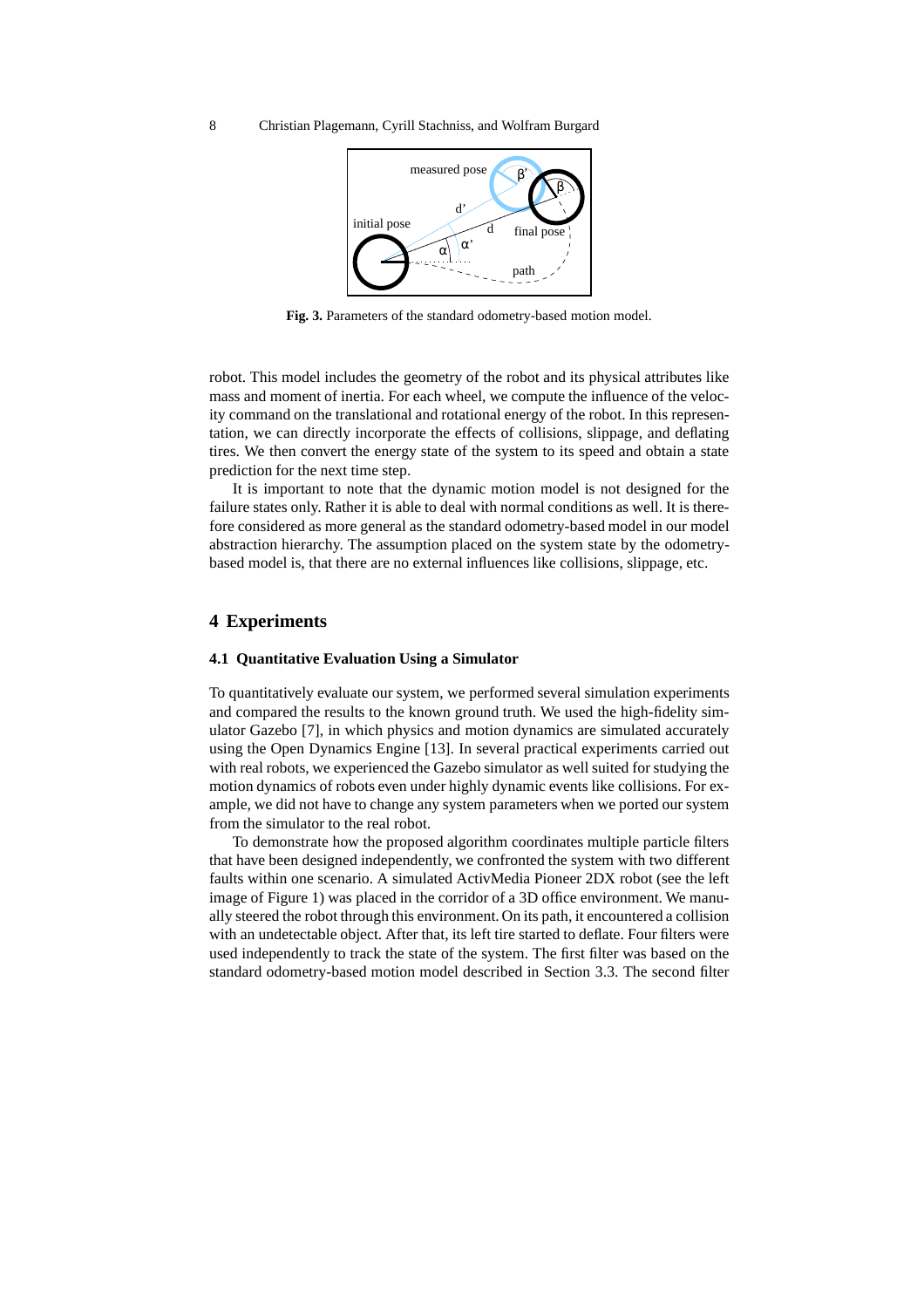used the dynamic motion model described in the previous section and also included a model for collision faults. The third model was also based on the dynamic motion model but was capable of dealing with deflating tires. Finally, the forth filter was the proposed mixed-abstraction filter that combined all of the filters described above.

Figure 4 depicts the true trajectory as well as the tracking results obtained with the individual filters overlayed on a map built from laser measurements in a real building. The three arrows in the diagram mark the following three events: a collision with an undetected glass door (1), a point where the robot stopped backing off and turned around (2), and a point where the left tire of the robot started losing air (3).

As can be seen from the figure, the filter that is able to deal with deflating tires diverges immediately after the collision at point 1. Since the filter able to deal with collisions cannot deal with deflating tires, it diverges at point 3. The odometry-based model keeps track of the robot despite the collision at point 1, however it is not aware of any fault at this point. The combined filter in contrast succeeds in tracking the robot despite of both incidents.

The middle and lower image of Figure 4 plot the internal states of the specialized detectors within the mixted-abstraction filter. These values reflect the belief of the system about the presence of certain faults. The middle image plots the relative number of particles in the fault mode of the collision detector over time. As can be seen, this number raises significantly shortly after the collision as well as after the full stop at point 2. After the robot had been intenionally stopped there, the system cannot know whether an obstacle is in its way or not. The lower image of Figure 4 shows the evolution of the relative number of particles in the fault mode of the deflation detector. Since the collision at point 1 has been handled by the collision detection within the mixed-abstraction filter, this filter does not switch to a failure mode until point 3. At that point, the filter switches into its failure mode and in this way enables the mixed-abstraction filter to keep track of the pose of the robot.

#### **4.2 Analyzing the Gain in Efficiency**

In this experiment, we quantatively evaluate the gain in efficiency that we achieve by dynamically distributing samples between the individual filters. In the modeled scenario, a simulated robot follows a trajectory and collides twice with an obstacle, which is too small to be detected by its laser range finder. After the collisions, the robot backs off and continues its task. The top diagram of Figure 5 shows the trajectory of the vehicle and the locations where the algorithm correctly detected a collision. The other two diagrams illustrate the failure detection process of the same simulation run. The bar at the bottom indicates the true time stamps of the faults. Whereas the plot in the second row depicts the relative likelihood for a collision as defined in Equation 3, the curve plotted in the third row gives the times needed for the individual iterations of the particle filter.

Table 1 gives the results of a comparison of our adaptive model-switching approach to three other implementations, where only single models were used for state estimation and fault detection. The results are averaged over the full trajectories of 100 runs per implementation. The implementations considered here are realized on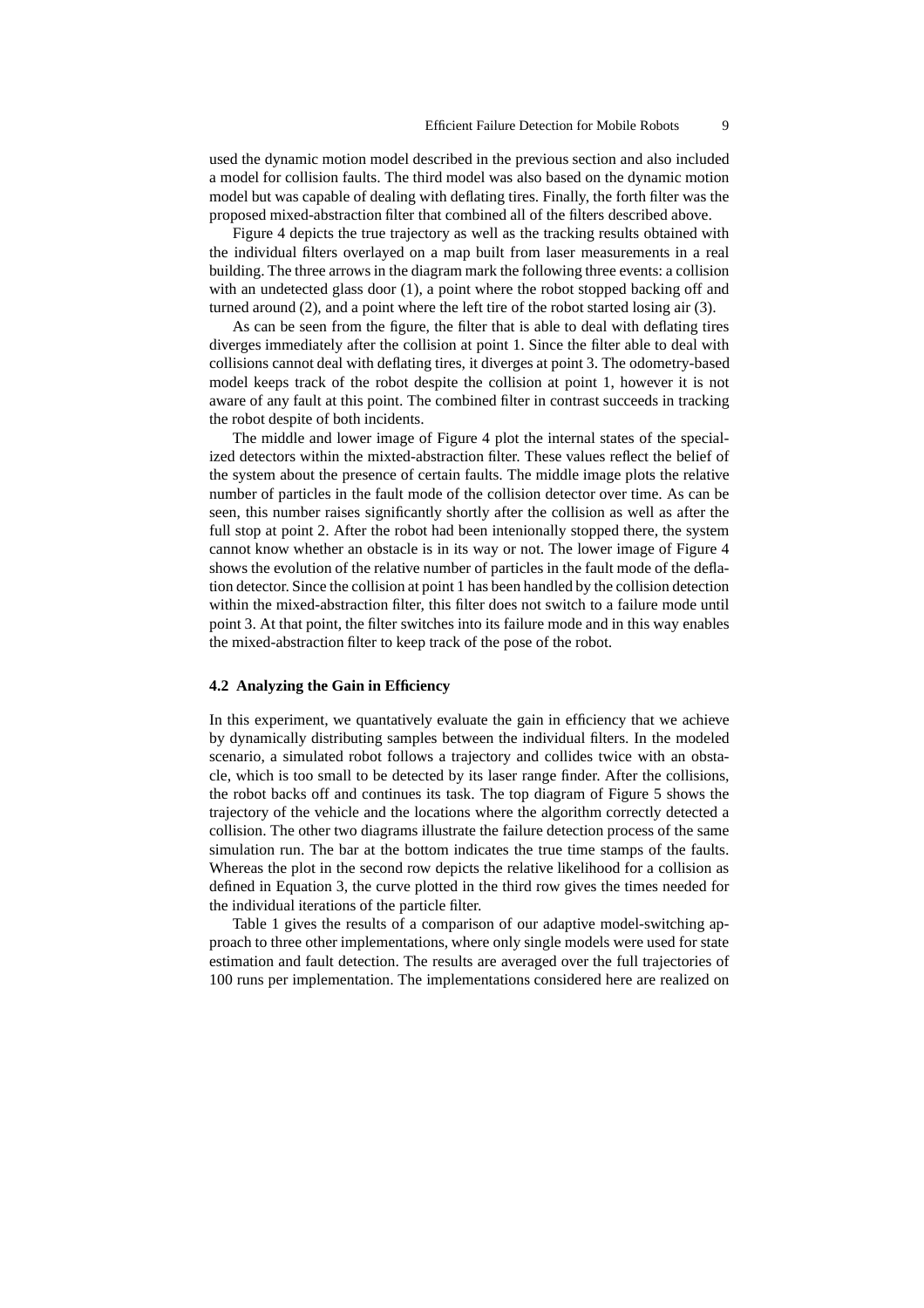

**Fig. 4.** Results of an experiment with two fault-events (top). The collision of the robot with a glass door is marked with the arrow "1", the point where it stopped backing of and turned is marked with "2", and at point "3" the left tire of the robot started losing air. The diagram in the middle plots the relative number of the particles in the fault mode of the collision detector. The lower diagram shows the corresponding number for the deflation detector.

the basis of two models. Whereas model  $M_0$  is the complex model that considers the actual motion commands and therefore is able to track the position as well as the failure state, model  $M_1$  is the standard odometry-based system model, which is able to track the position of the robot reliably with low time requirements, but cannot detect the collisions. The first implementation is based on model  $M_1$  with 20 particles, the second is model  $M_1$  with 200 particles. While the third implementation is based on model  $M_0$  with 300 particles, the forth one is the mixed-abstraction particle filter combining implementation one and three. The common task of all implementations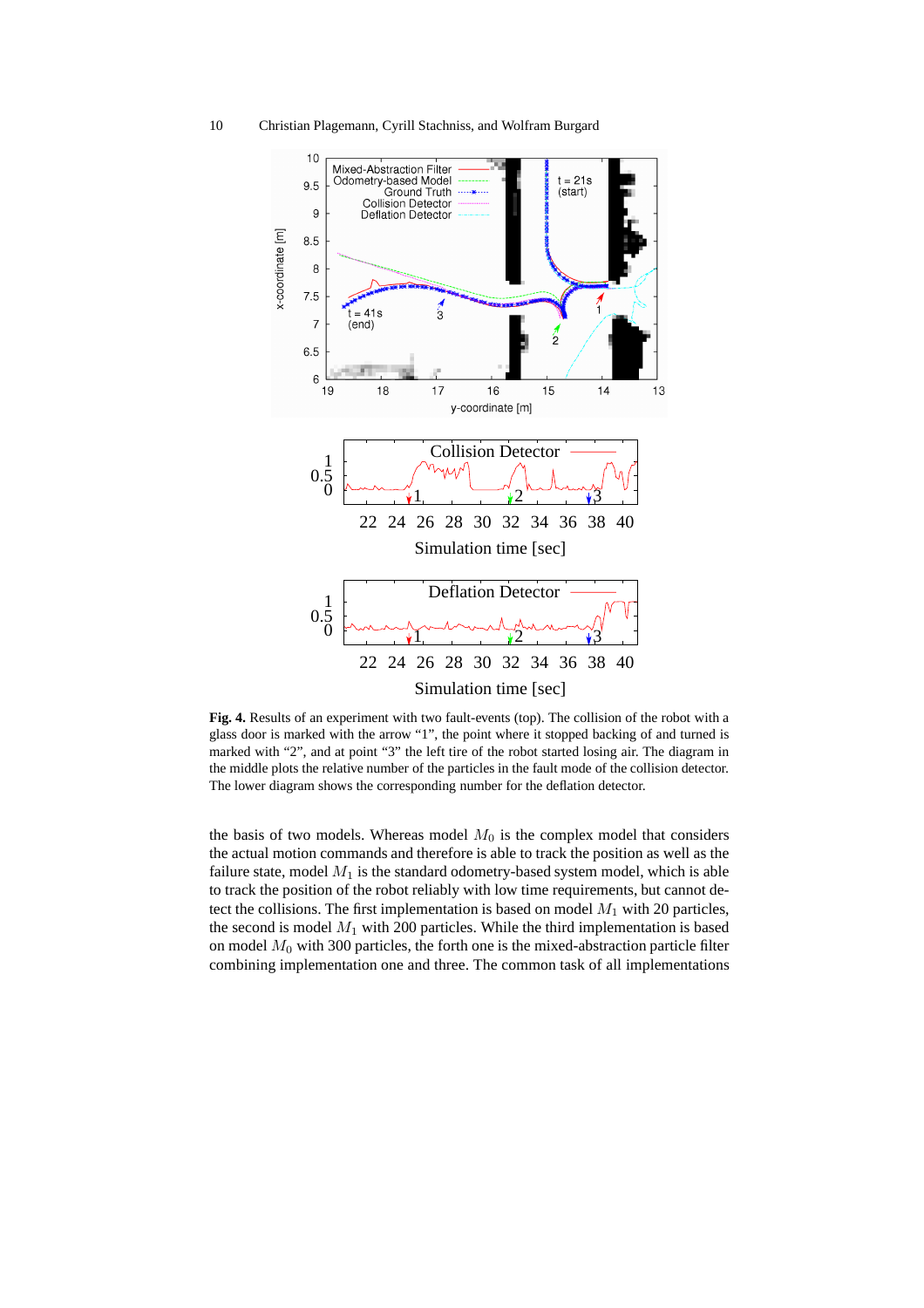

Fig. 5. A trajectory followed by a simulated robot (first row) with marks at positions where the evidence for a collision was high. The plot in the second row depicts the relative likelihood for collisions. The plot also shows the ground truth (the bar at the bottom). The last plot shows the time needed for each iteration (third row).

was to track the position of the robot along a trajectory on which the robot encountered two undetected collisions after 8.2 and 28.9 seconds. A typical estimate of the trajectory generated by the mixed-abstraction filter including markings for detected collisions is depicted in the left diagram of Figure 5. The lower right image of Figure 5 plots the value of  $v_t(A)$  over time. As can be seen from the figure, the evidence for a fault substantially increases at the time of the incidences. The upper right image in the same figure plots the CPU time used by the mixed-abstraction filter. It nicely shows that the computation time is only high when the evidence of a failure has increased.

Table 1 shows average values obtained from the 100 test runs for each implementation. Whereas model  $M_1$  was never able to detect a failure,  $M_0$  as well as our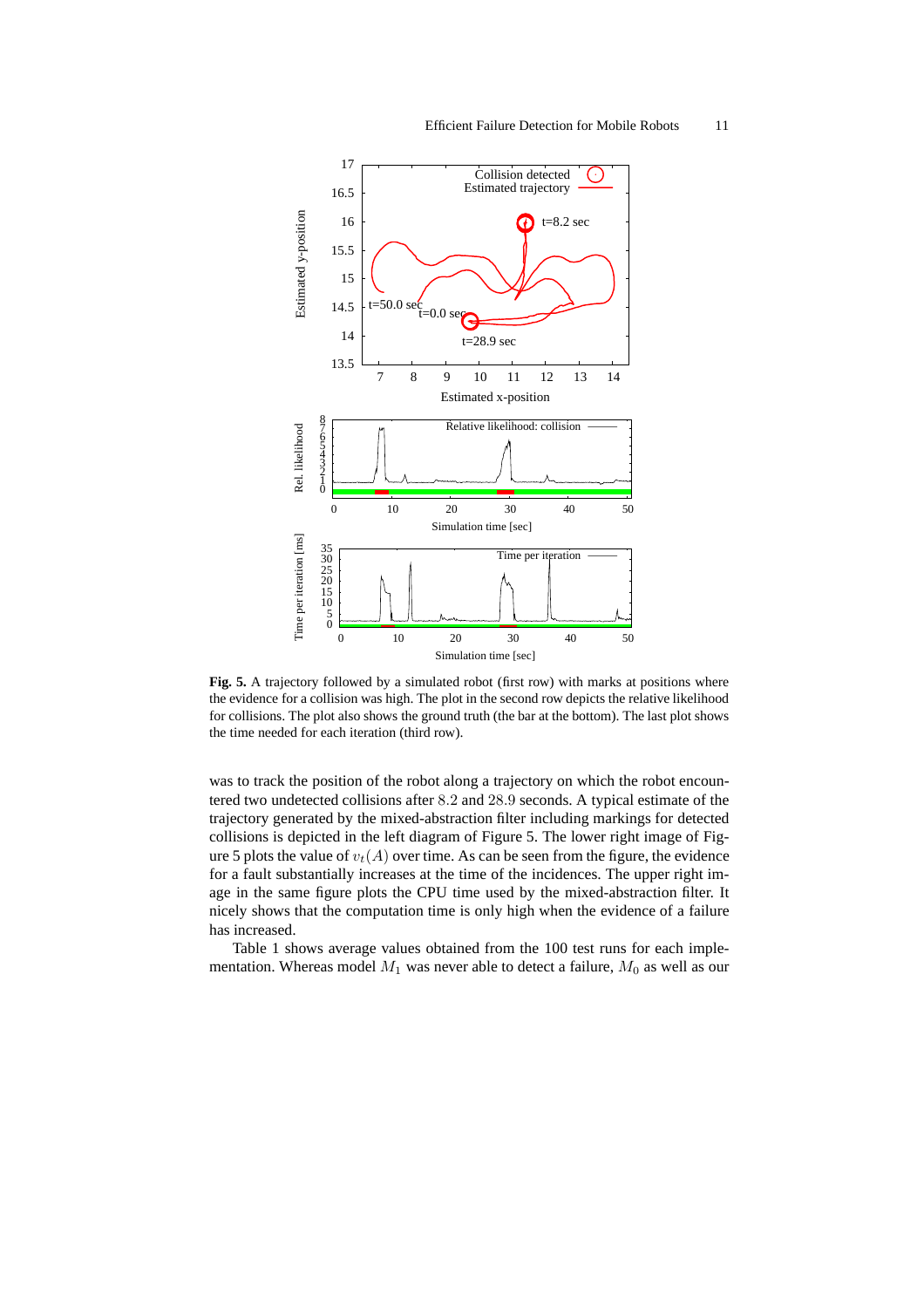adaptive switching algorithm detected all failures equally well. However, our adaptive model required substantially less computation time compared to  $M_0$  alone using 300 particles.

| System model              | Failure Detection Average time Average estimation error |                        |                    |             |
|---------------------------|---------------------------------------------------------|------------------------|--------------------|-------------|
|                           | rate                                                    | per iteration Position |                    | Orientation |
| $M_1$ : standard odometry | $0\%$                                                   |                        | $0.67$ ms $0.13$ m | $3.6^\circ$ |
| 20 particles              |                                                         |                        |                    |             |
| $M_1$ : standard odometry | 0 %                                                     |                        | 5.83 ms $0.13$ m   | $3.4^\circ$ |
| 200 particles             |                                                         |                        |                    |             |
| $M_0$ : dynamic           | 100 %                                                   | $10.10$ ms             | $0.11 \text{ m}$   | $5.8^\circ$ |
| 300 particles             |                                                         |                        |                    |             |
| adaptive-switching:       | 100 %                                                   |                        | $3.42$ ms $0.12$ m | $3.9^\circ$ |
| $M_1$ : 20 particles      |                                                         |                        |                    |             |
| $M_0$ : 300 particles     |                                                         |                        |                    |             |

**Table 1.** Results of a series of simulation runs using different system models for state estimation. The results are averaged over the complete trajectories of 100 runs per model.

### **4.3 Evaluation on a real robot**

We also tested our system on a real ActivMedia Pioneer 2DX robot in an office environment. The right image of Figure 1 depicts the experimental setup. Three positions of the robot were manually cut from a recorded video and overlayed on one image to illustrate the process. The robot planned a path to the neighboring room on the righthand side of the corridor. While executing the planned trajectory, the robot could not detect the glass door that blocked its path and thus collided with the wooden part of the door. In this situation, the standard odometry-based system model used for localization does not indicate a defect, because the wheel encoders report no motion, which is perfectly consistent with the laser measurements. The left diagram of Figure 6 gives the evolution of the observation likelihoods for the standard model, which stays nearly constant. In contrast to this, the proposed mixed abstraction particle filter detects that the model assumption of the standard model is not valid anymore after the collision with the door and switches to the more complex system model. The right diagram of Figure 6 visualizes this process. For the sake of clarity, we plotted the estimated validity of the negated model assumption, which can be interpreted as the evidence against the assumption that no collision has occurred. The upper curve corresponds to the time needed per iteration. Note that the required computational resources only slightly exceed those of the standard odometry-based model (see left diagram for a comparison). Only in the failure case, the runtime increases seriously since the more complex model requires substantially more particles. Please also note, that the runtime goes back to the original value after the robot has backed off and the model assumption of the simplified model is valid again.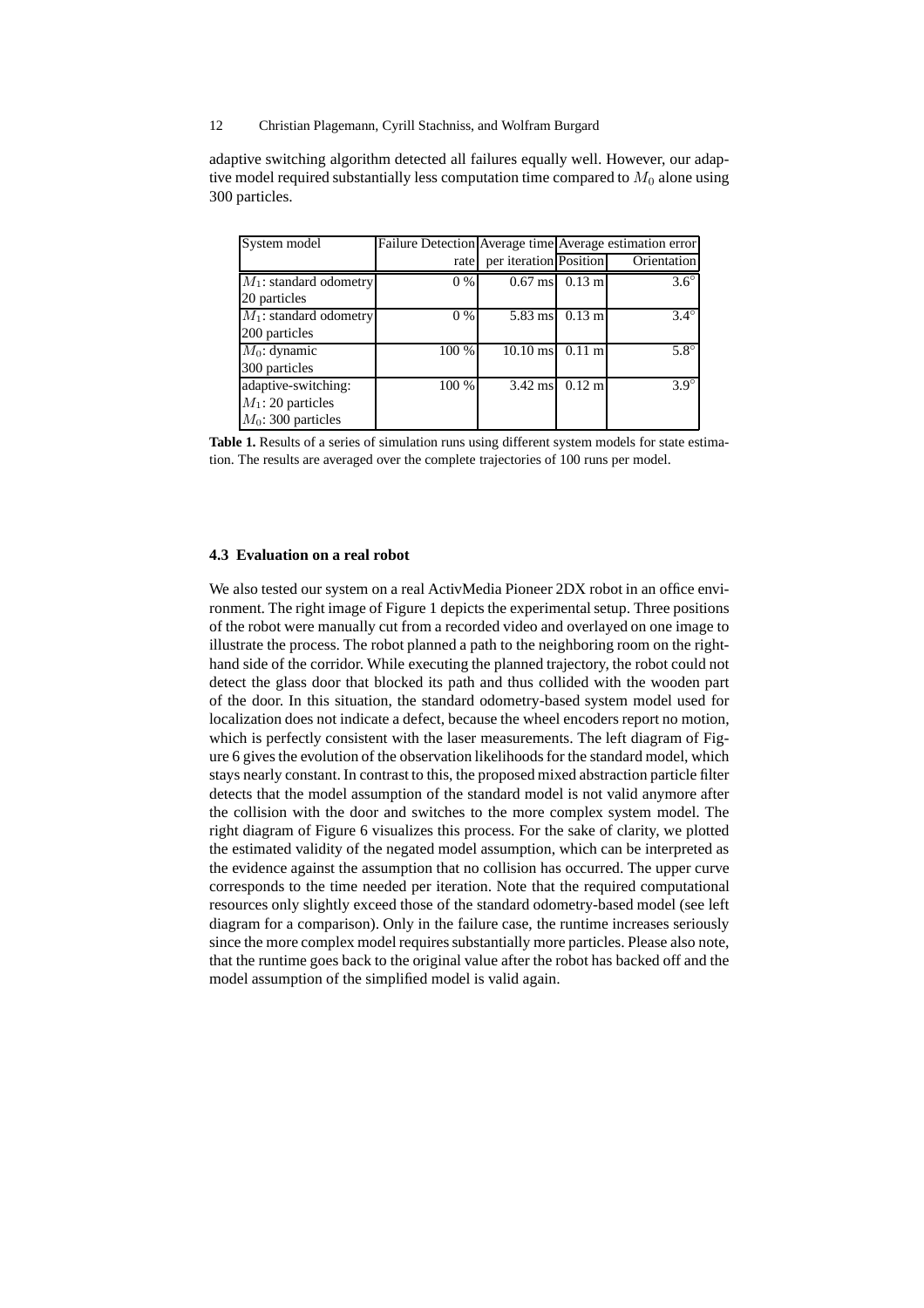

**Fig. 6.** In an experiment with a real robot, the observation likelihood of the standard system model (lower left) does not indicate the collision with a glass door at time  $t = 22$  seconds. The mixed-abstraction particle filter (right) detects the fault without needing substantially more computational resources in the fault-free case (upper diagrams).

# **5 Conclusion**

This paper presents an efficient approach to estimate the state of a dynamic system including its failures. Complex models with high computational requirements are needed in order to detect and track unusual behaviors. We therefore proposed a mixed-abstraction particle filter which distributes the computational resources in a way that failure states can be detected and tracked but at the same time allows us an efficient estimation process in case the systems runs free of faults. To achieve this, we apply a process model hierarchy which allows us to model assumptions that hold for the fault-free case but not in general.

In several experiments carried out in simulation and with real robots, we demonstrated that our technique is well-suited to track dynamic systems affected by errors. Our approach allows us to accurately track different failure states and at the same time is only marginally slower in case the system is running free of faults. We believe that our approach is not limited to the failure detection problem and can also be advantageous for various state estimation tasks in which different system models have to be used to correctly predict the behavior of the system under varying conditions.

# **6 Acknowledgments**

This work has partly been supported by the EC under contract number FP6-004250- CoSy, by the German Science Foundation (DFG) under contract number SFB/TR-8 (A3) and the German Federal Ministry of Education and Research (BMBF) under contract number 01IMEO1F.